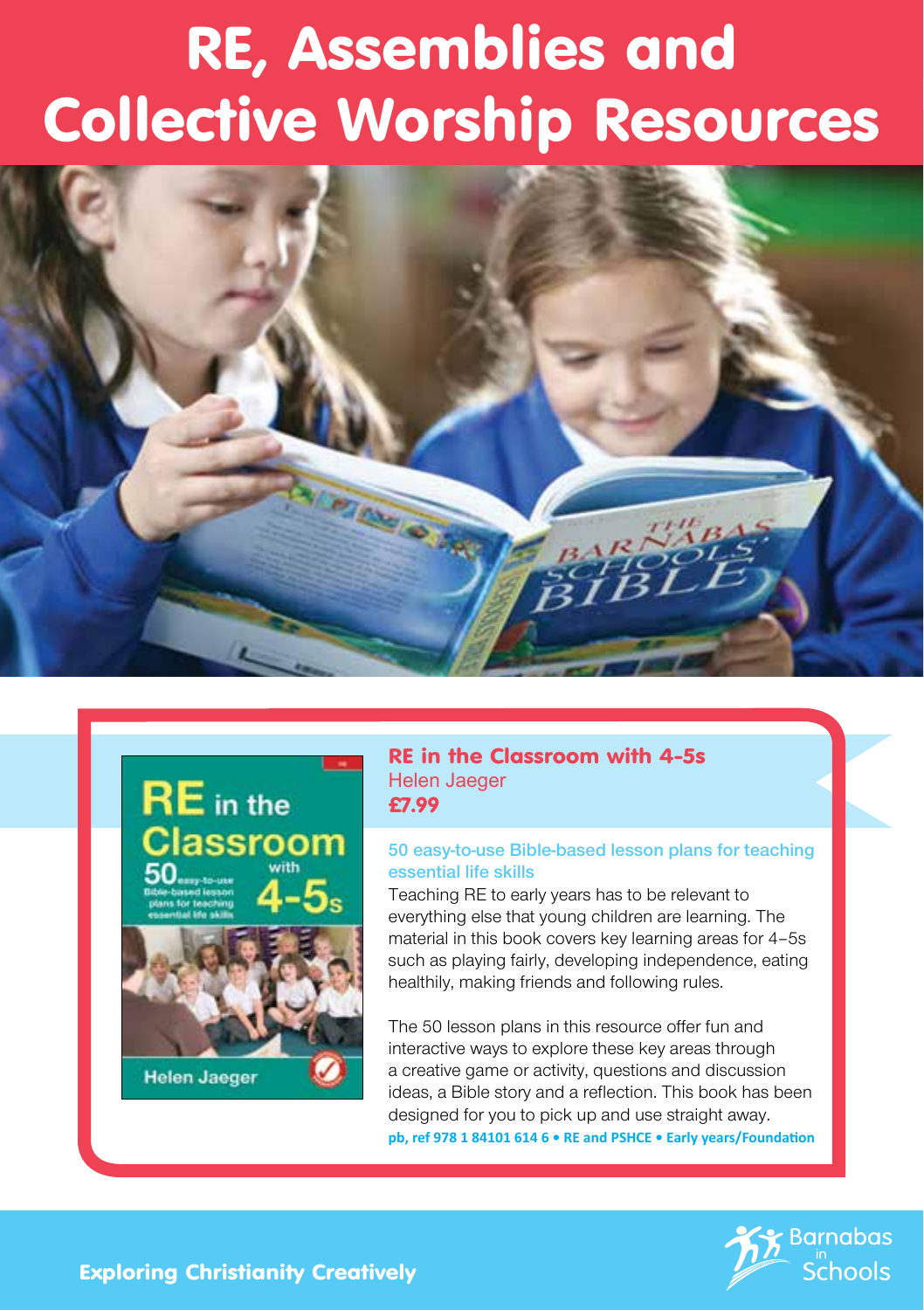

#### What Makes a Winner? Chris Hudson, Jane Butcher, Joy Howell, Ken Wylie

#### £6.99

#### **A cross-curicular classroom and Collective Worship resource on learning life lessons from sport**

Winning, losing, competition, cooperation… Help children to see beyond 'success' and 'winning' to think about the deeper questions of behaviour, citizenship and faith, and other PSHE values. Explore big ideas with your class as they ask hard questions about sporting values. This fully updated, new edition of successful the title *Who Comes First?* now includes material for Key Stage 1. Contains five lesson plans, two assembly outlines and a reflective story outline. **pb, ref 978 1 84101 742 6 • RE, Assemblies, Collective Worship, PSHE • KS1; P1–P3 and KS2; P4–P7 • Published May 2015 • themed Barnabas RE Day and INSET available**



#### Valuing Money Chris Hudson

#### £9.99

#### **A 10-unit RE programme helping children unpack the real value of money**

A cross-curricular resource for primary schools, enabling children to explore moral issues around our attitude to money and what it represents, and to think about what is truly valuable. Ten story-led lesson plans come with illustrations, Bible link stories and crosscurricular classroom activities, and three assembly outlines suitable for Collective Worship. With financial affairs regularly in the news, children can unpack what this means and how a moral understanding can impact our response.

**pb, ref 978 0 85746 121 6 • RE, Assemblies, Collective Worship, PSHE • KS1; P1–P3 and KS2; P4–P7 • Published June 2015 • themed Barnabas RE Day and INSET available**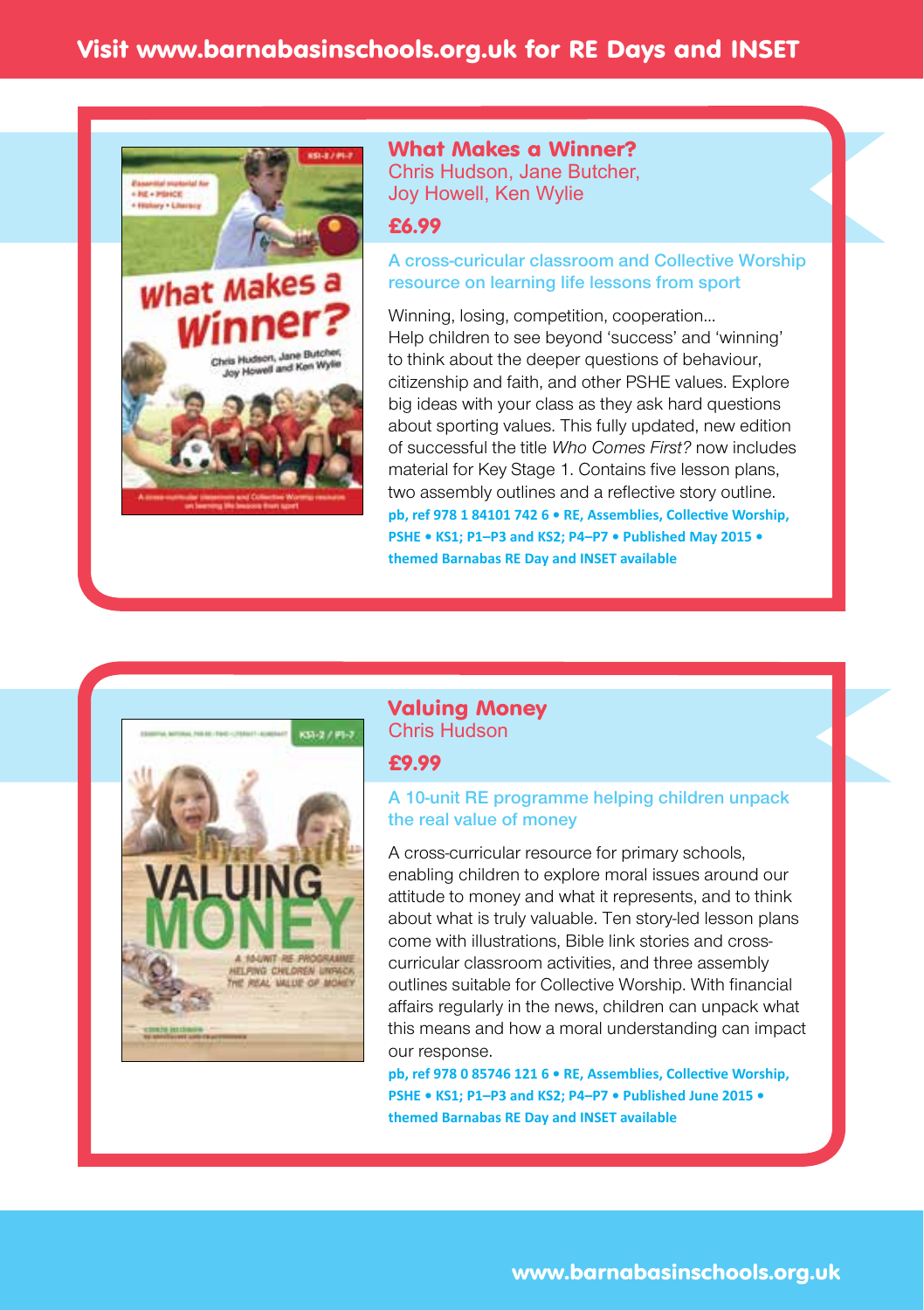

36 Ready-to-Read Assemblies **M** Collective

Worship

Taking your school through the Bible story in a year Helen Lings

36 Ready-to-Read Assemblies for Collective Worship Helen Lings

£9.99

**Taking your school through the Bible story in a year**

Explore the Christian faith, providing familiarity with Bible stories and context for more widely known biblical references. The 36 key Bible passages cover a year, each accompanied by interactive questions, a thought for the day, prayer and hymn suggestion. Each assembly offers a choice of a traditional and contemporary version of the Bible and of classic and modern Christian prayers. The material looks at commonly read Bible texts, showing how they shape our thinking and perceptions.

**pb, ref 978 0 85746 375 3 • Assemblies, Collective Worship, RE • KS1; P1–P3 and KS2; P4–P7 • Published July 2015**

## **What Price** Peace?



#### What Price Peace? Chris Hudson

£8.99

**A teaching resource for primary schools exploring issues of war and peace**

Ten units of classroom material and three assemblies for 5–11s based

around the First World War. Helps children engage with issues of faith and belief, and the bigger questions that war raises. With background information, retellings of real-life events and cross-curricular activities. For Barnabas RE days and support material: www.barnabasinschools.org.uk/whatpricepeace **pb, ref 978 1 84101 691 7 • RE, Assemblies, Collective Worship, History, Literacy, PSHCE • KS2; P4–P7 and KS1; P1–P3 • themed Barnabas RE Day and INSET available**



The RE Teacher's Survival Guide Jane Brooke

£6.99

**A practical guide to teaching RE in primary schools**

An easy-to-read manual that equips primary RE teachers by developing skills

in guiding classroom discussion when there are differing views. Builds competence and confidence.

*A wealth of material for a teacher thrust into subject leadership in a primary school… This jargon-free guidance will give you all the help you need.* Church Times

**pb, ref 978 0 85746 220 6 • RE Teachers at KS1, KS2 and P1–P7**



Exploring Christianity Creatively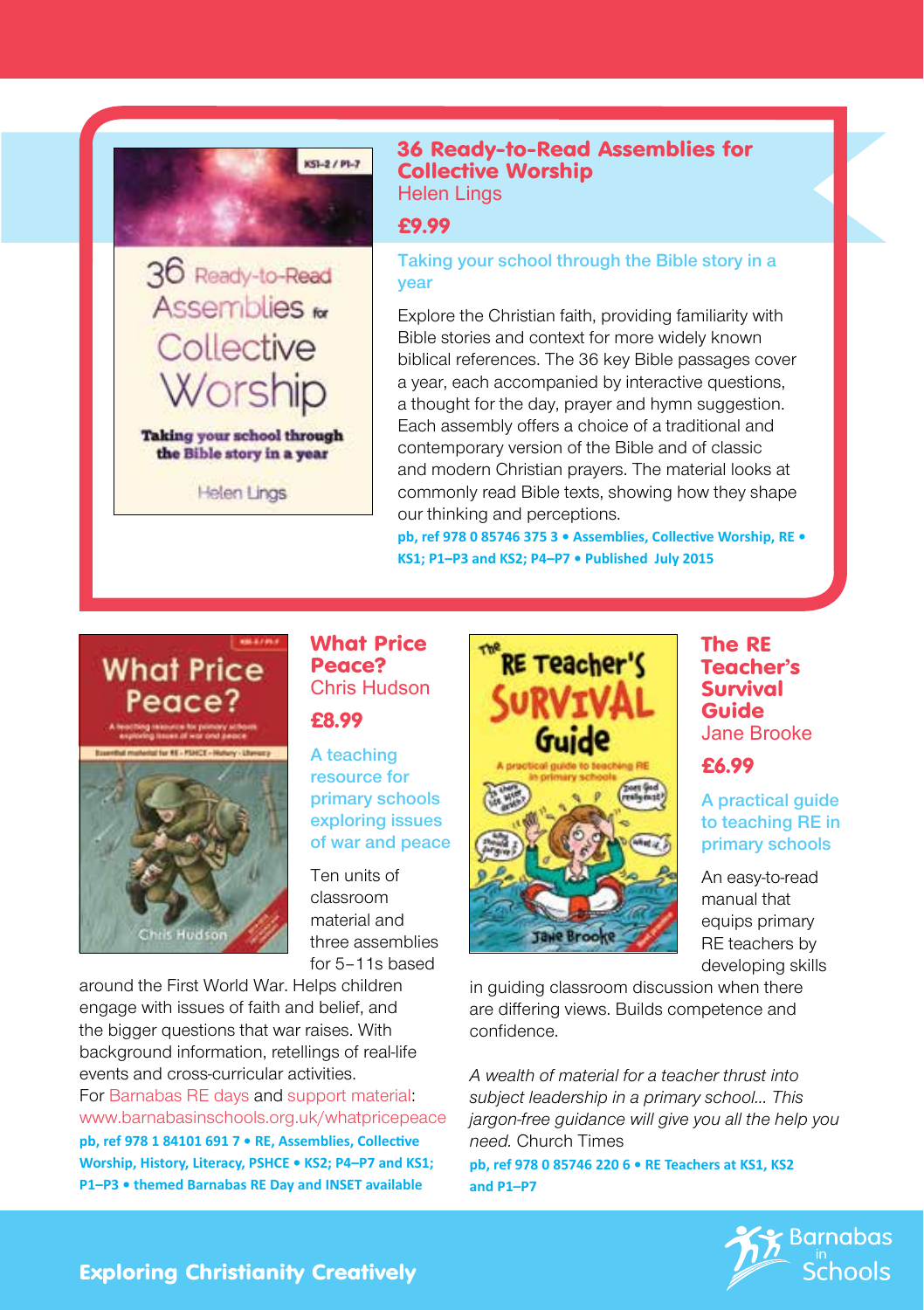## Visit www.barnabasinschools.org.uk for RE Days and INSET



#### **Emotionally** Intelligent RE Cavan Wood

£7.99

**Learning about our emotions from Bible stories**

Essential to RE and PSHE teaching through a unique combination of Bible-based material with

PSHE themes. With 25 lesson plans, a range of classroom activities, examining different emotions through the lens of a Bible story.

*This is an enterprising volume, because it grasps a nettle that church primary schools often avoid: where does Personal, Social and Health Education stop, and RE start?… By my calculations it is 32p a lesson. If that gives me a weekend off from RE preparation, it is worth… more.* Church Times

#### **pb, ref 978 1 84101 617 7 • RE, PSHCE • KS2; P4–P7**



8 Biblethemed Journey Days for Primary Schools Barbara Meardon, Verity **Holloway** 

#### £9.99

**Cross-curricular resource for teaching about Christianity**

Eight story-based flexible workshop days to help primary schools deliver high quality crosscurricular RE supported by their local churches. The ideas can be delivered by schools linking with their local church or by churches supporting their local school.

**pb, ref 978 0 85746 247 3 • RE, art, literacy and drama • KS1, KS2 and P1–P7**

## **Christianity: Key Beliefs** and Traditions



faith, evaluate key ideas and link the themes to their own experience. Over 30 topics look at the history of Christianity, and how faith is lived out now.

**pb, ref 978 0 85746 251 0 • RE • KS2; P4–P7**



**Teaching** Narnia Olivia **Warburton** 

£6.99

**Cross-curricular classroom and assembly resource**

This book draws on C.S. Lewis's classic series, providing a wealth of ideas with RE,

literacy, PSHCE and citizenship applications.

*This is a wonderful resource in which the stories are allowed to speak for themselves. The lesson plans provide a stimulating trigger for the imagination, and for creativity, and all of it in a meaningful way. Lewis wrote the Narnia Chronicles as children's stories… Their 'ancient power' shows why they have stood the test of time.Teachers can use this volume… with total confidence.* Dennis Richards, Church Times **pb, ref 978 0 85746 256 5 • RE, Assemblies, Collective Worship, PSHCE • KS2 & KS1; P4–P7 & P1–P3 • themed Barnabas RE Day and INSET available**

#### Christianity: Key Beliefs and Traditions Cavan Wood

## £7.99

**An RE resource for teaching Christianity at Key Stage 2**

Ideal for teaching Christianity at Key Stage 2, helping children to explore

www.barnabasinschools.org.uk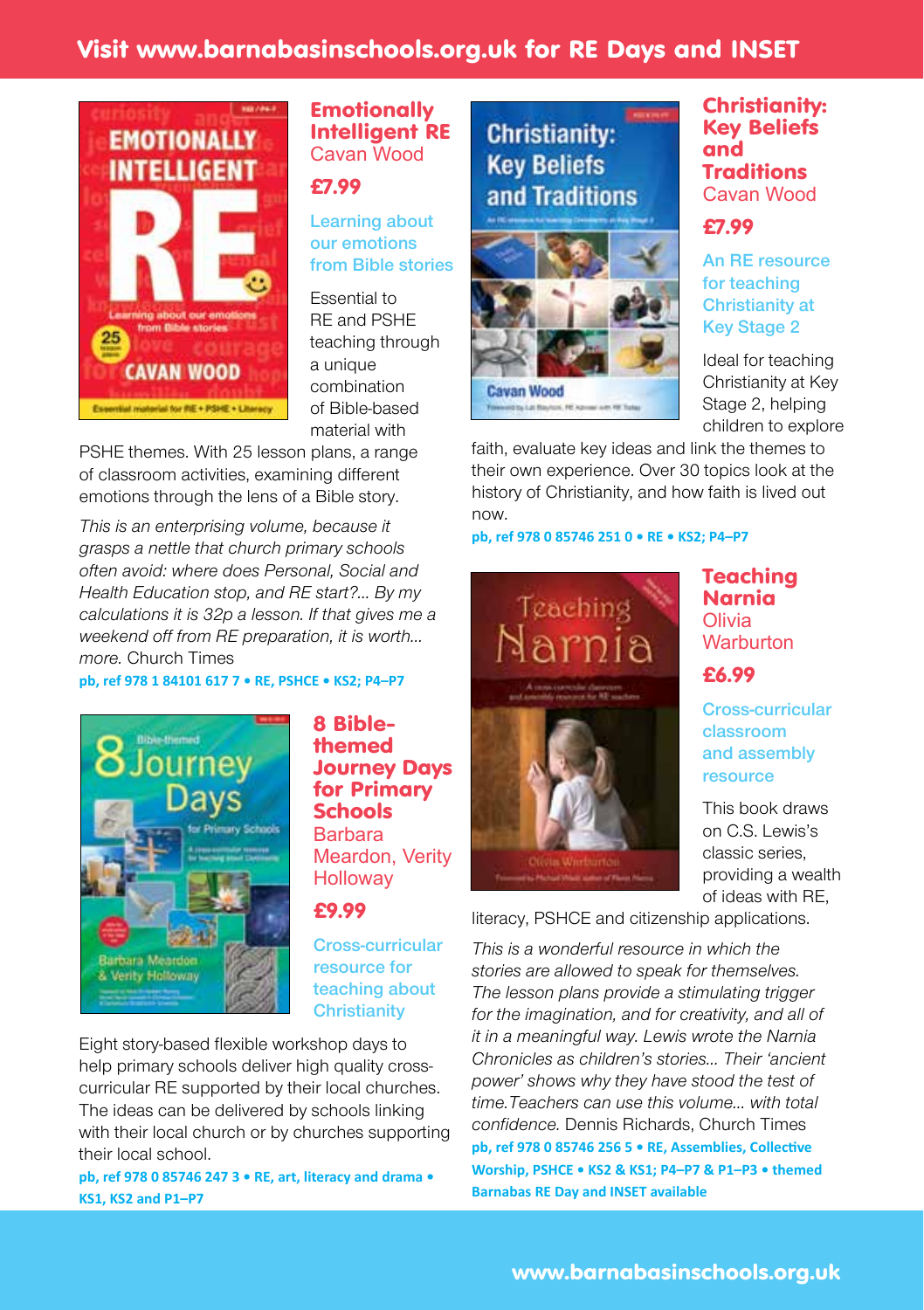

Stories for Interactive Assemblies Nigel Bishop

#### £6.99

**15 story-based assemblies to get children talking**

Easy-to-tell stories based in the classroom but with their roots in the parables of Jesus.

**pb, ref 978 0 85746 143 8 • Assemblies, Collective Worship, RE, PSHCE • KS1 & KS2; P1–P3 & P4–P7**



#### **Poetry Emotion Stewart Henderson**

#### £6.99

**50 original poems to spark an imaginative approach to topical values**

Poems to encourage social and emotional

development and a love of literacy.

*The range of poems in this book could be used in a variety of contexts. It would make a valuable addition to any KS2 teacher's bookshelf.* RE Today

*What Michael Morpurgo has done for children's fiction, Henderson has done for poetry.* Church Times

Visit barnabasinschools.org.uk/9781841018935 to watch a video of Stewart talking about poetry in schools.

**pb, ref 978 1 84101 893 5 • PSHCE, RE, Assemblies, Collective Worship, Literacy • KS2; P4–P7**



#### Where in the World? Martyn Payne £9.99

**An RE and assembly resource on the worldwide Christian Church**

Follow Sparkle the Swallow as he journeys to

different churches in Europe, Africa and the Middle East. Exploring what Christians around the globe believe through examples. **pb, ref 978 0 85746 155 1 • RE, Assemblies, Collective Worship • KS1 & KS2; P1–P3 & P4–P7**



#### A-cross the World Martyn Payne and Betty **Pedley**

#### £15.99

**An exploration of forty representations of the cross from the worldwide Christian Church**

The stories behind 40 crosses from a wide diversity of cultures and Christian faith traditions. Crosses available to download. **pb, ref 978 0 85746 074 5 • RE, Assemblies, Collective Worship • KS1 & KS2, P1–P3 & P4–P7**



#### Exploring Christianity Creatively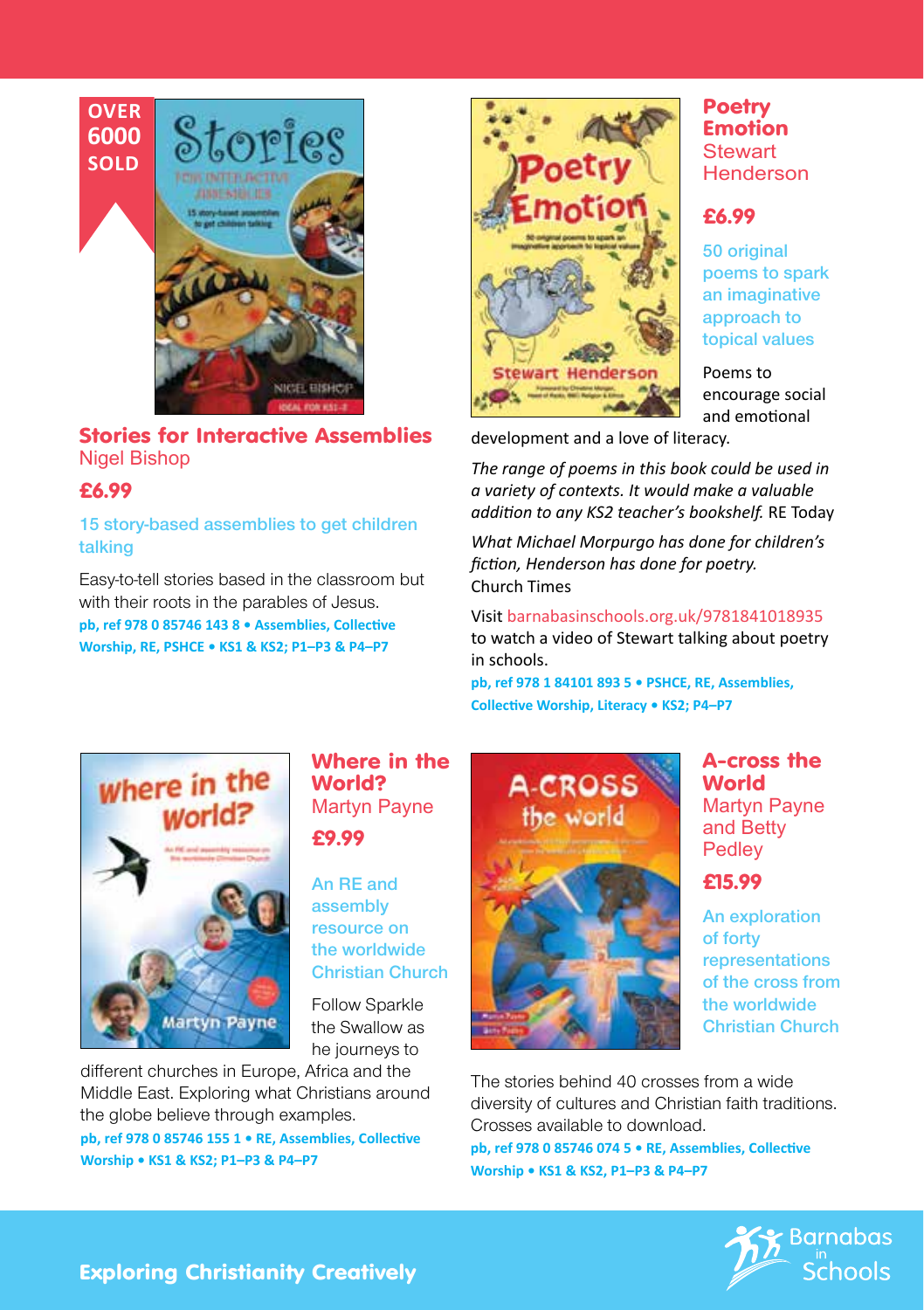

#### Bible Storybags® Margaret **Cooling**

#### £12.99

**Reflective storytelling for primary RE and assemblies**

Tried-and-tested storytelling styles to encourage

creative thinking and reflective response. The 16 units cover key stories from the life of Jesus. **pb, ref 978 0 85746 073 8 • RE, Assemblies, Collective Worship, PSHCE • KS1 & KS2; P1–P3 & P4–P7**



Wow! Our Amazing Planet David Chandler

£9.99

**A cross-curricular conservation resource for primary RE teachers**

Interactive ideas explore how to care for the environment.

**pb, ref 978 0 85746 249 7 • RE, Science, Literacy, PSHE, Geography, Citizenship • KS1 & KS2; P1–P3 & P4–P7** 



#### The Gospels **Unplugged** Lucy Moore

£12.99

**52 poems and stories for creative writing, RE, drama and collective worship pb, ref 978 0 85746 071 4 • RE, Drama, PSHCE, Literacy • KS2, P4–P7**



#### Stories of Everyday **Saints** Veronica **Healey**

### £9.99

**40 stories with Bible links and related activities**

Forty read-aloud stories of people who have lived their lives for God,

including New Testament, historical, worldwide and contemporary saints such as Martin Luther King. With additional, age-differentiated activities. **pb, ref 978 0 85746 072 1 • Assemblies, Collective Worship, RE, PSHCE • KS2; P4–P7**





**Story Assemblies** for the School Year Volume 2 **Edward I Carter** 

**Story Assemblies** for the School Year, Volume 1 and 2 Edward Carter with Jo Fageant

£8.99 each

**36 ready-to-use assemblies with five-minute stories, teacher's notes and RE follow-up**

Topical issues explored through creative storytelling of key Bible accounts with instructions for simple props which add to the story as it builds.

**pb • Assemblies, Collective Worship, RE, PSHCE • KS1 & KS2; P1–P3 & P4–P7**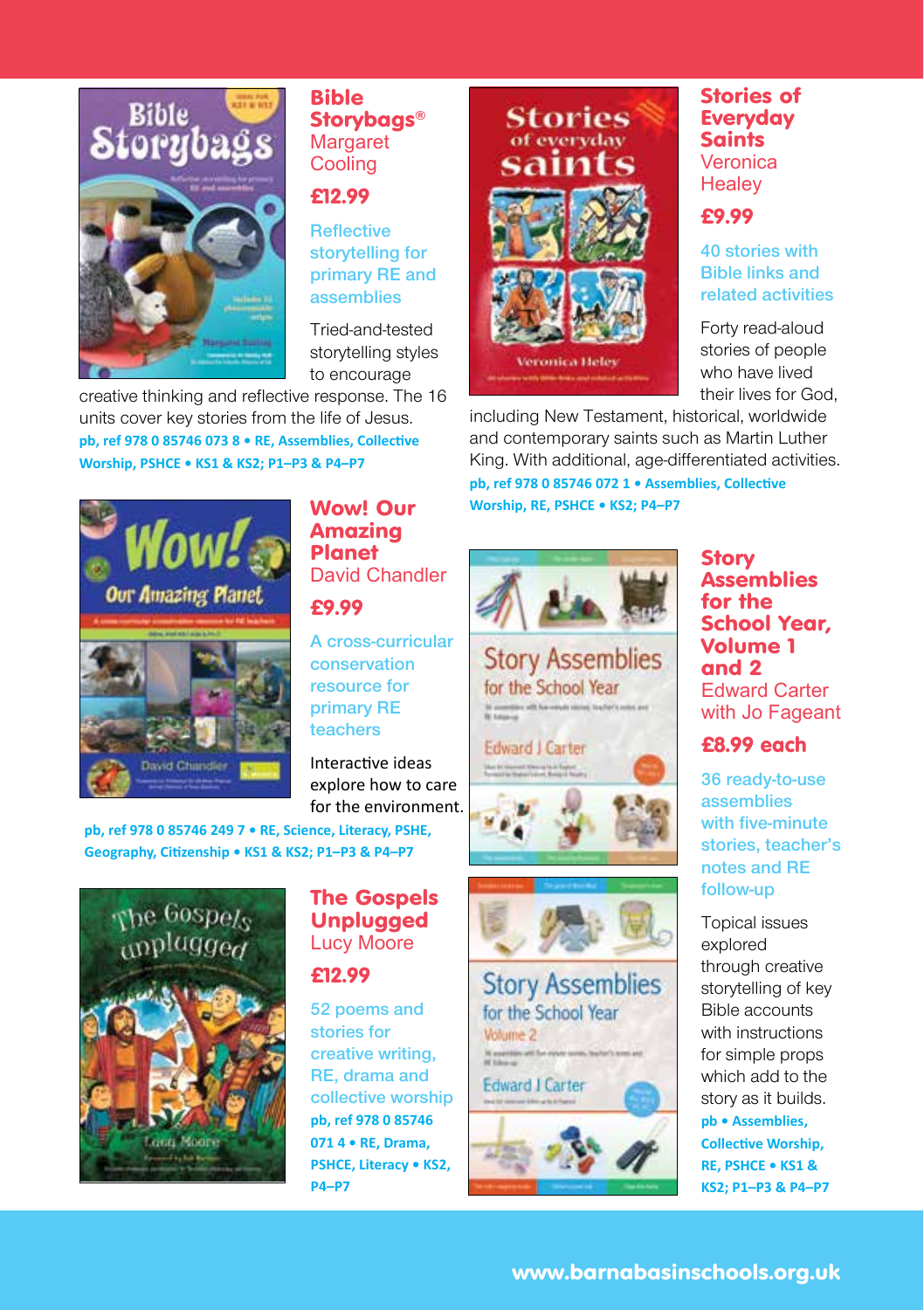

#### **Nursery** Rhyme **Nativities** Brian Ogden

#### £7.99

**Three easy-toperform plays for pre-school and early years learning**

Young children can tell the Christmas story

using original songs sung to well-known nurseryrhyme tunes, with easy-to-follow directions, costumes and props.

**pb, ref 978 0 85746 067 7 • Drama, Festivals, Music • Reception, Year One and preschool**



#### My First Bible Leena Lane, illustrated by Gillian Chapman

£7.99

A treasury of well-known Bible stories ideal for reading aloud with KS1 children, with

bold, colourful illustrations and age-appropriate text to make the stories come alive for younger readers.

**hb, ref 978 0 85746 079 0 • RE, Assemblies, Collective Worship • KS1; P1–P3**



The Encyclopedia of Bible Crafts for Children Laurie Castañeda

#### £12.99

**187 fun-filled, easy-to-do craft activities for children**

Age-differentiated Bible crafts from Genesis to Revelation, with discusion points. **pb, ref 978 0 85746 217 6 • Links: RE, Art, Craft • 5–11s**



The Barnabas Schools' Bible Rhona Davies, illustrated by Marcin Piwowarski

#### £12.99

**365 Bible stories at a vocabulary KS2 level**

The stories are presented in a continuous thread from Genesis to Revelation in chronological rather than biblical order, giving children a logical understanding of the events. Encyclopedia section included.

**hb, ref 978 0 85746 082 0 • RE, Circle Time, Collective Worship • KS2; P4–P7**

#### Great discounts available on bulk orders of *My First Bible* and *The Barnabas Schools' Bible.*

|                                     | 25 copies | 50 copies | 100 copies |
|-------------------------------------|-----------|-----------|------------|
| My First Bible £169.78              |           | £319.60   | £619.23    |
| The Barnabas Schools' Bible £276.03 |           | £519.60   | £1006.72   |

Visit **www.barnabasinschools.org.uk** to order packs of 25, 50, 100 or more!

## **Schools can place orders online and pay on receipt of an invoice:**

www.barnabasinschools.org.uk/buying-on-invoice